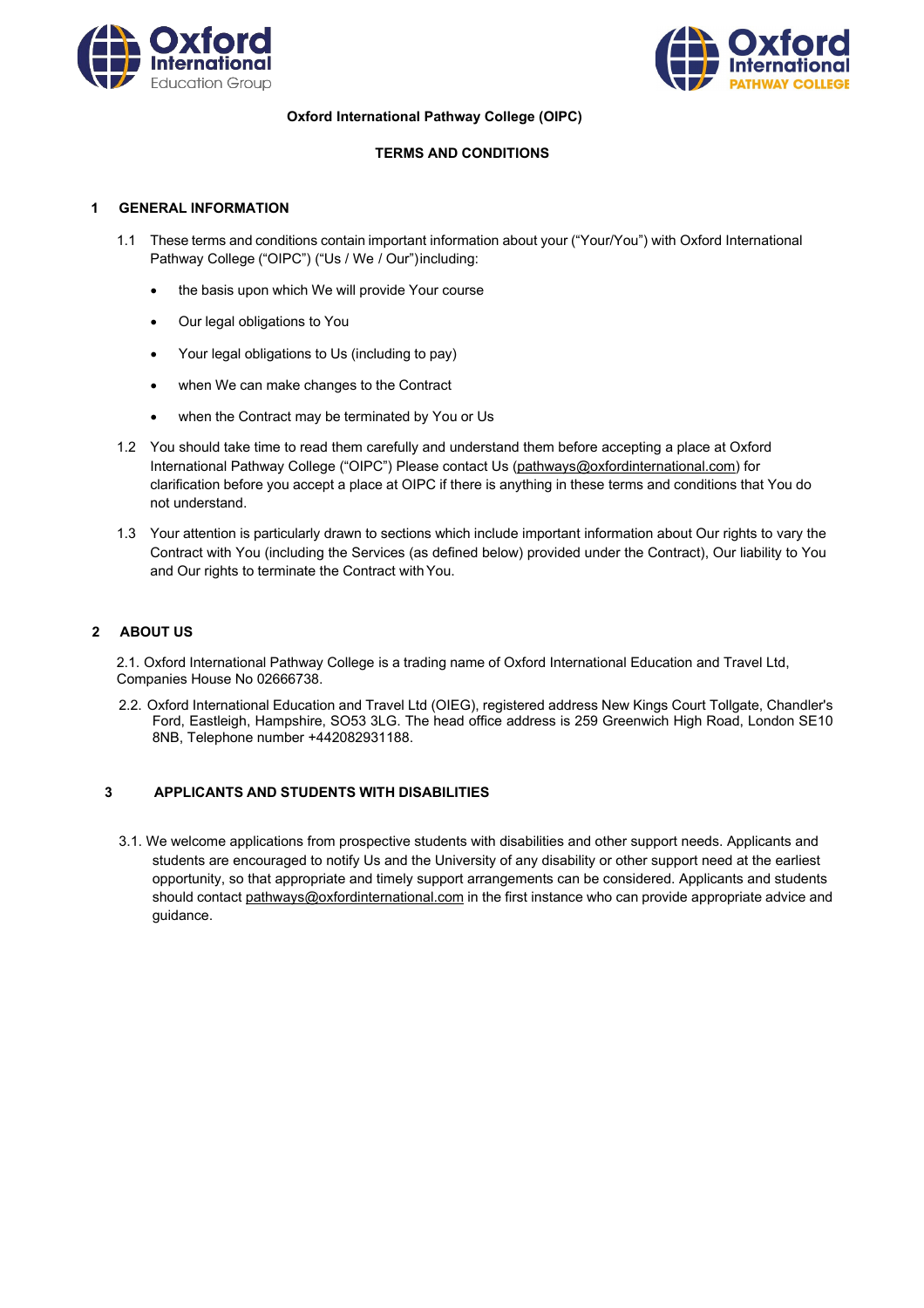



# **4. OUR CONTRACT WITH YOU**

### *The offer letter*

- 4.1 Oxford International pathway College will issue You with an offer letter which will set out details of the offer ofYour place on a course of study with Us ("the Offer Letter"). The Offer Letter will contain important
	- the course, tuition, and other related services with which You will be provided ("the
	- details about the fees payable by You for the duration of the course ("the
	- the duration of the Contract; and
	- details of any conditions that will apply to Your

### *Conditions with which You will need to comply*

4.2 The Offer Letter and these Terms and Conditions will set out any specific requirements with which You will need to comply as a condition of admission and/or registration on the course, in respect of Your continued registration and/or otherwise. If You fail to comply with any of these requirements, We may terminate the Contract as set out in section 13. By way of example only, conditions may include compliance with requirements in connection with English language proficiency, immigration status, or attendance.

### *Provision of information by You*

- 4.3 It is Your responsibility to ensure that all information with which You provide Us and/or which is provided on your behalf at any time (including as part of the application and/or admission process) is and remains true, accurate, complete and not misleading. Failure to comply with this requirement may result in Us withdrawing Your offer of a place on a course or terminating the Contract with You in accordance with section 13.
- 4.4 Failure to comply with this requirement may also result in the University, at Stage 2, withdrawing its offer of a place or terminating its contract with You.
- 4.5 You have the right to request Us to review any decision We make to withdraw an offer or to terminate the Contract within 14 days of the date of the decision as set out in **OIEG Refund Policy (see Appendix2)**.

#### *How to accept Your offer and when the Contract becomes legally*

- 4.6 To accept the Offer, You must complete and sign the Acceptance Form and either pay the Tuition Fee Deposit, together with an Administration Fee if specified in the Offer Letter, or submit a Financial Guarantee which relates to Tuition Fees and in value, exceeds the amount of Tuition Fee deposit included in the Offer Letter.
- 4.7 On Our receipt of the completed and signed Acceptance Form and Tuition Fee Deposit (together with any applicable Administration Fee) or sufficient Financial Guarantee, a legally binding contract incorporating these terms and conditions will come into existence between You and Us, which remains conditional on You meeting all conditions in the Offer Letter and meeting all immigration requirements.
- 4.8 If You do not accept the offer within the specified time period, We may withdraw the offer.

#### *What the Contract includes*

- 4.9. The Contract between You and Us includes the following:
	- these Terms and Conditions
	- the Offer
	- the Refund Policy; and
	- the regulations, policies and procedures listed [at Appendix 2 to this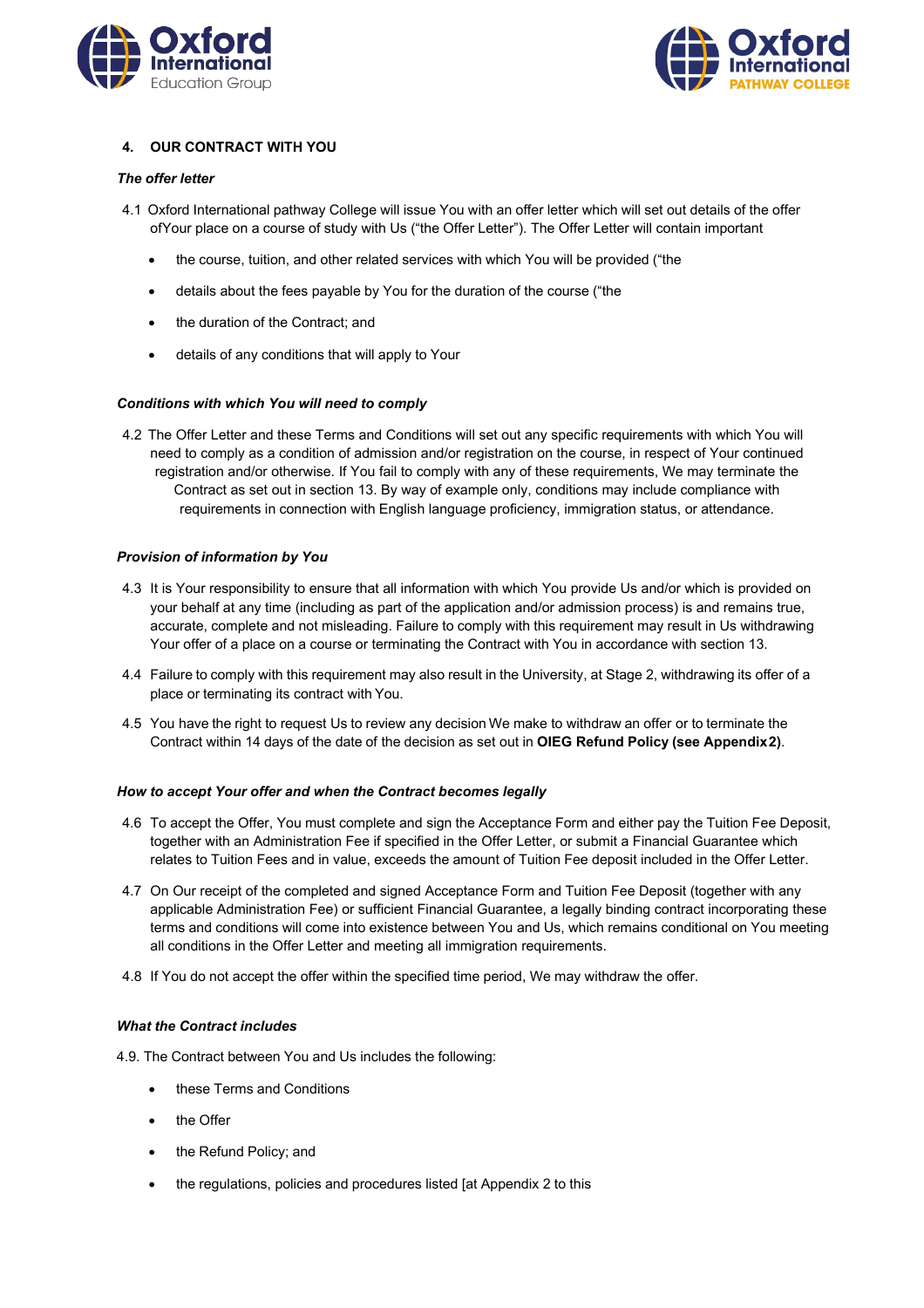

(together, the "**Contract**").



## **5. YOUR RIGHT TO CANCEL THE CONTRACT**

- 5.1 If the legally binding contract formed with the You in accordance with clause 5.6 is deemed to be a Distance Contract, You have the right to cancel the contract if You give notice of cancellation to Us within the fourteen calendar day period beginning on the day following the day on which We first received Your Acceptance Form and the Tuition Fee Deposit or Financial Guarantee.
- 5.2 To cancel Your acceptance, You must clearly inform Us of Your decision to cancel before the Cancellation Period has expired. You may do this by
	- 5.2.1 by sending a letter to Head of Admissions, Oxford International Educational Group, 259 Greenwich HighRoad, London, SE10 8NB, United Kingdom or
	- 5.2.2 by sending an email to [pathways@oxfordinternational.com.](mailto:pathways@oxfordinternational.com)
- 5.3 You may use the model cancellation form (Appendix 2) to notify Us of Your decision to cancel by letter or email, (but You do not have to use this form).
- 5.4 To meet the cancellation deadline, it is sufficient for You to send Your communication concerning Your exercise of the right to cancel before the Cancellation Period has expired. We do not have to have received it before the expiry of the Cancellation Period.
- 5.5 If You cancel Your acceptance within the 14 day Cancellation Period, We will reimburse any tuition fee payment (including any deposit) received from You as soon as We can, and no later than 14 days after the day on which You informed us of Your decision to cancel Your acceptance. Refunds will only be made to the person who paid the fees. .
- 5.6 We may start to provide You with Services before the end of the Cancellation Period if You request Us to do so, for example if You are only applying to Us very soon before Your course is due to start. This will not prevent You from cancelling the Contract during the Cancellation Period. However, if You decide to cancel the Contract once We have started to provide Services to You, then We will be entitled to deduct from any refund a fair amount to reflect the Services You will actually have received until You notified Us of Your wish to cancel. This may include, for example, the costs of any requests for sponsorship visas and/or the cost of any tuition.
- 5.7 Please refer to sections 13 and 14 for further detail about how the Contract can be ended after the expiry of the Cancellation Period.

## **6. YOUR OBLIGATIONS**

- 6.1 You are required to:
- 6.1.1 comply with the terms and conditions of the Contract
	- 6.1.2 keep all information provided to Us (including Your contact details) up to date and notify Us promptly ofany changes in Your information by contacting [pathways@oxfordinternational.com o](mailto:pathways@oxfordinternational.com)r by informing the college administrative manager if you had already enrolled
	- 6.1.3 meet any and all conditions set out in Your Offer Letter and (where relevant) continue to satisfy themthroughout the period of Your registration with Us / on the course
	- 6.1.4 pay all Fees and Additional Charges when due
	- 6.1.5 comply with all codes, regulations, policies and procedures as amended from time to time (these are listedat Appendix 2 to this Contract which also set out links to each) including in respect of Your attendance, participation on the course and conduct.
	- 6.1.6 enrol with Us at the start of Your course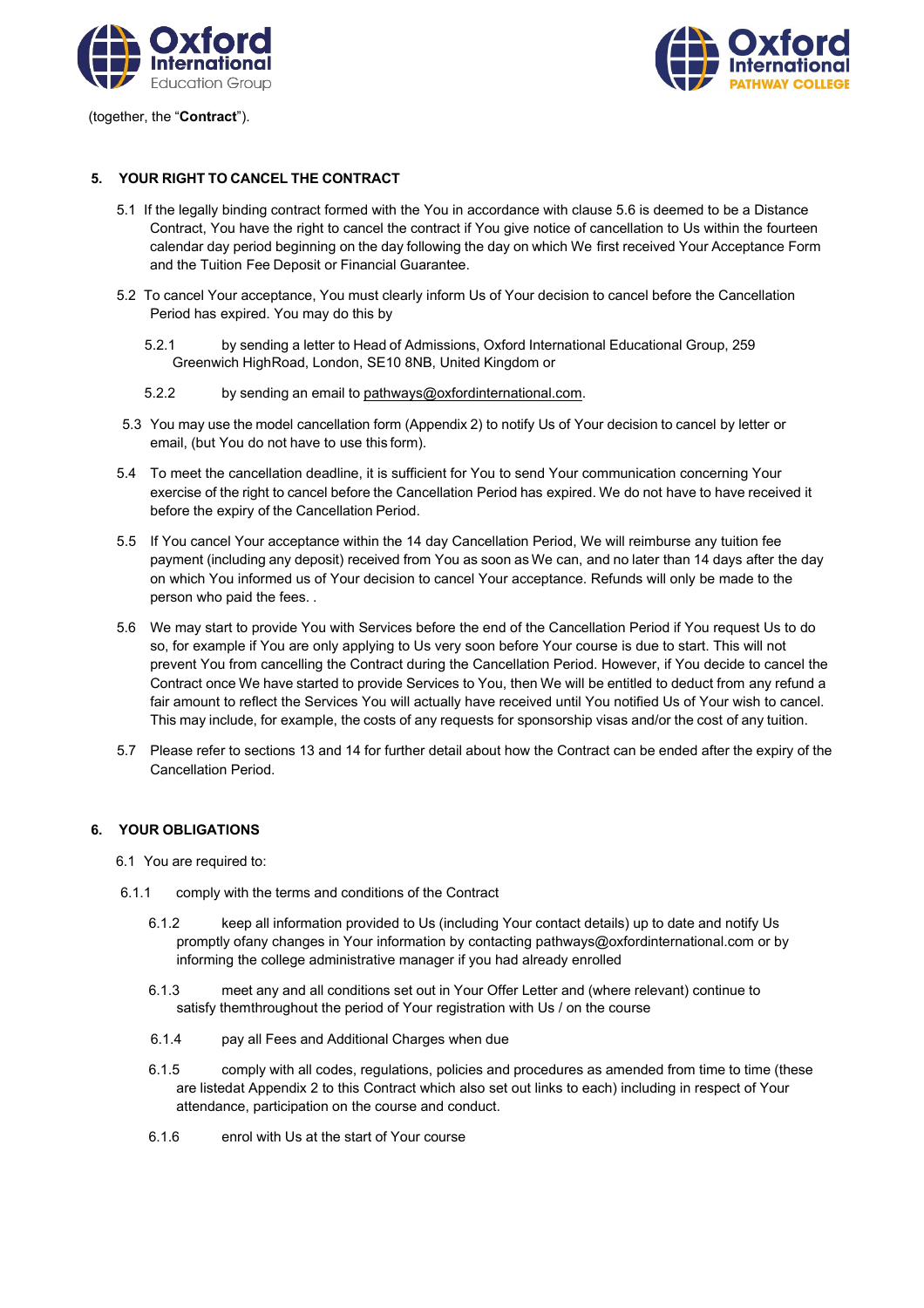



# **7. OUR OBLIGATIONS AND THE SERVICES WE WILL PROVIDE**

- 7.1 We will:
	- 7.1.1 provide the teaching, assessments, learning support, pastoral support and other educational supportservices
	- 7.1.2 provide the Services to You with reasonable care and
	- 7.1.3 notify You of any changes to the Contract as soon as reasonably practicable.

# **8. FEES AND ADDITIONAL CHARGES**

### *Obligation to*

- 8.1 The amount of Your Fees will vary depending on whether We categorise Your fees status as a "Home/EU student" or an "Overseas" student. Your Offer Letter will make clear how We categorise You and the amount of Fees and any Additional Charges payable by You under the Contract.
- 8.2 Your obligations under the Contract include paying all Fees and Additional Charges when due. Details of when and how You are required to make payments are set out in the Offer Letter:
- 8.2.1 If Your Fees are funded by a loan from the Student Loan Company, You will remain responsible to pay the Us the Fees and any Additional Charges in the event that the Student Loan Company fails to do so when those Fees or any Additional Charges become due. If a refund is payable under this Contract, We will be required to make any refund directly to the Student Loan Company.
	- 8.2.2 If Your Fees are not funded by a loan from the Student Loan Company, You will be responsible for making payment of Your Fees and any Additional Charges to Us when they fall due. If You have arranged for a third party (for example, a financial or government sponsor) to pay Fees and/or Additional Charges on Your behalf You will remain responsible to pay Us the Fees and any Additional Charges in the event that the third party fails to do so when those Fees or any Additional Charges become due. If a refund is payable under this Contract, We may be required to make any refund directly to the third party who paid the Fees and/or any Additional Charges on Your behalf.

## *Payment by instalment*

8.3 We may, in Our absolute discretion, agree that You may pay the Fees in instalments. If We agree to payment by instalments, You must make payment in accordance with the agreed instalment plan. Any such payment plan must be agreed before You enrol.

## *Administration and Other Fees*

- 8.4 In addition to the Fees, You may also be required to pay the following additional fees:
	- 8.4.1 **an administration fee:** This is payable when You submit Your application and is currently £200("**Administration Fee**");
	- **8.4.2 a late enrolment fee:** If You are late enrolling on a course, a late enrolment fee of £100 per academicweek that You are late enrolling (such fee to be adjusted pro rata in relation to any part of anacademic week that You are late enrolling), to be capped at a maximum of £400 ("**Late Enrolment**

## **8.4.3 bank charges, surcharges and/or commission;**

8.4.4 **a re-attendance fee:** If You wish to re-attend Your OIPC course or any part thereof, equivalent to thenumber of terms re-attended ("Re-attendance Fee");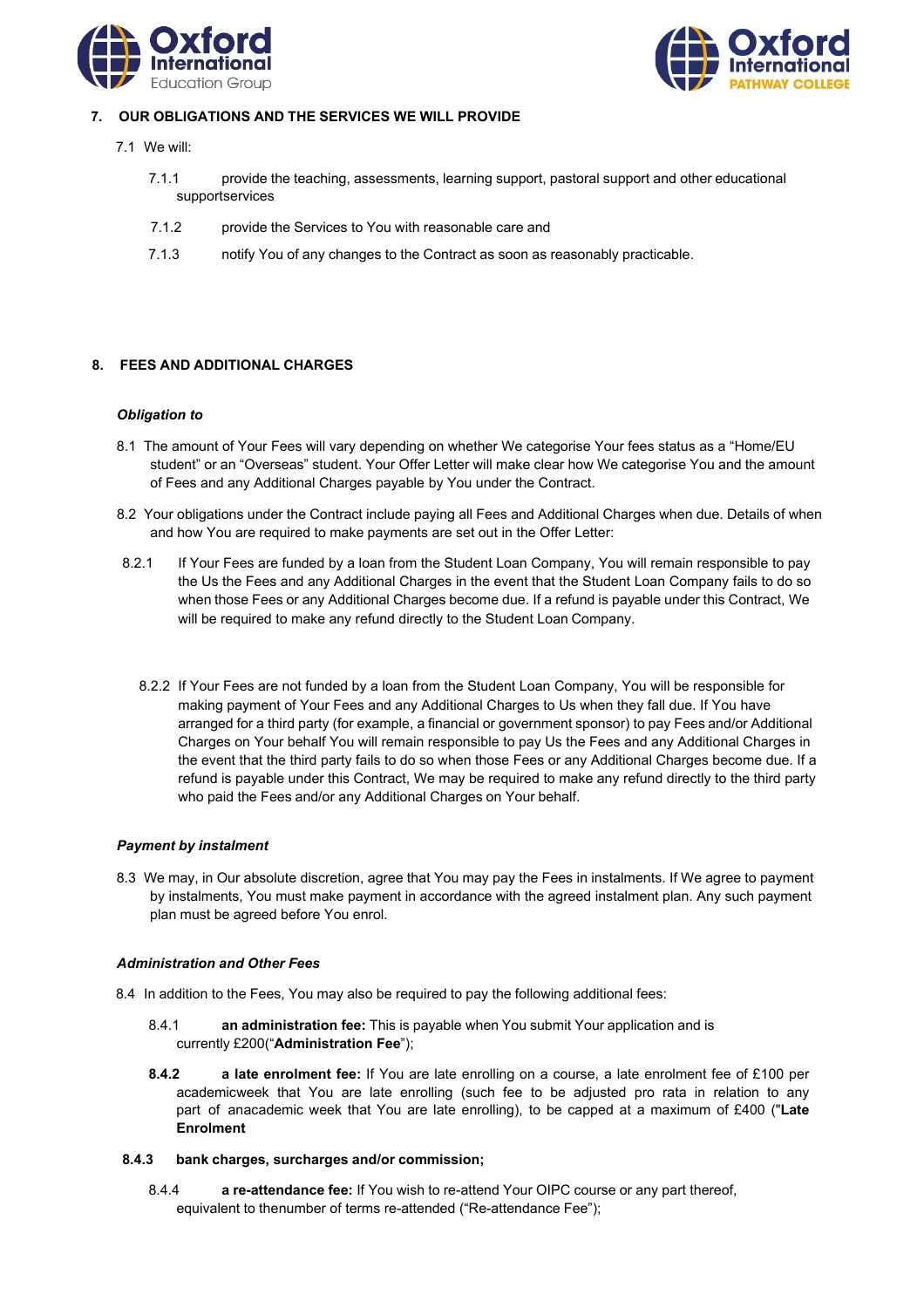



- 8.4.5 **a fee of £150 for re-assessment:** (If required) in each module ("**Re-assessment Fee**"); or
- 8.4.6 **additional optional study resources** e.g. textbooks from £10

## *Method of Payment and Payment Plans*

8.5 For details on the method of payment, please refer to Your offer letter

### *Unpaid Fees and Additional Charges*

- 8.6 If Your Fees and any additional charges are not paid when they are due, this may result in You being suspended, not being allowed to enrol, re-enrol or not being allowed to graduate.
- 8.7 In addition, We may charge interest on late or unpaid Fees. Debt collection fees may also be recovered from You and an administration fee may be charged in respect of dishonoured cheques. Any interest that may be charged on late or unpaid fees will be added at the base rate +1% of the National Westminster Bank plc.

### **9. Overpayment and Claim Periods**

9.1 Any overpayment will be refunded to the payee minus any incurred charges, a refundrequest must be received within 6 months of your course start date.

9.2 If you fail your programme at the College, withdraw from your course or we decide to terminate your studies you will be entitled to a refund of your overpayment. Oxford International Education and Travel Ltd will make all reasonable attempts to contact you on the contact details you have provided to us whilst enrolled as a student to return the money to you. If we have been unable to contact you and you haven't claimed your refund within seven years, the amount will be written off and you will no longer be able to claim back this overpayment.

9.3 If you interrupt your studies, your overpayment will be credited to your University tuition fee upon progression. If you fail to return within the return timeframe, we will proceed with the termination of your studies and will backdate it to when you interrupted. As above, we will make all reasonable endeavours to contact you to refund any outstanding amount. However, if you haven't claimed your refund within seven years from the end of the return timeframe, we will write off this amount and you will no longer be able to claim this overpayment.

## **10. INTELLECTUAL PROPERTY**

10.1 The ownership of intellectual property rights is subject to the Oxford International Education Groupgeneral regulations.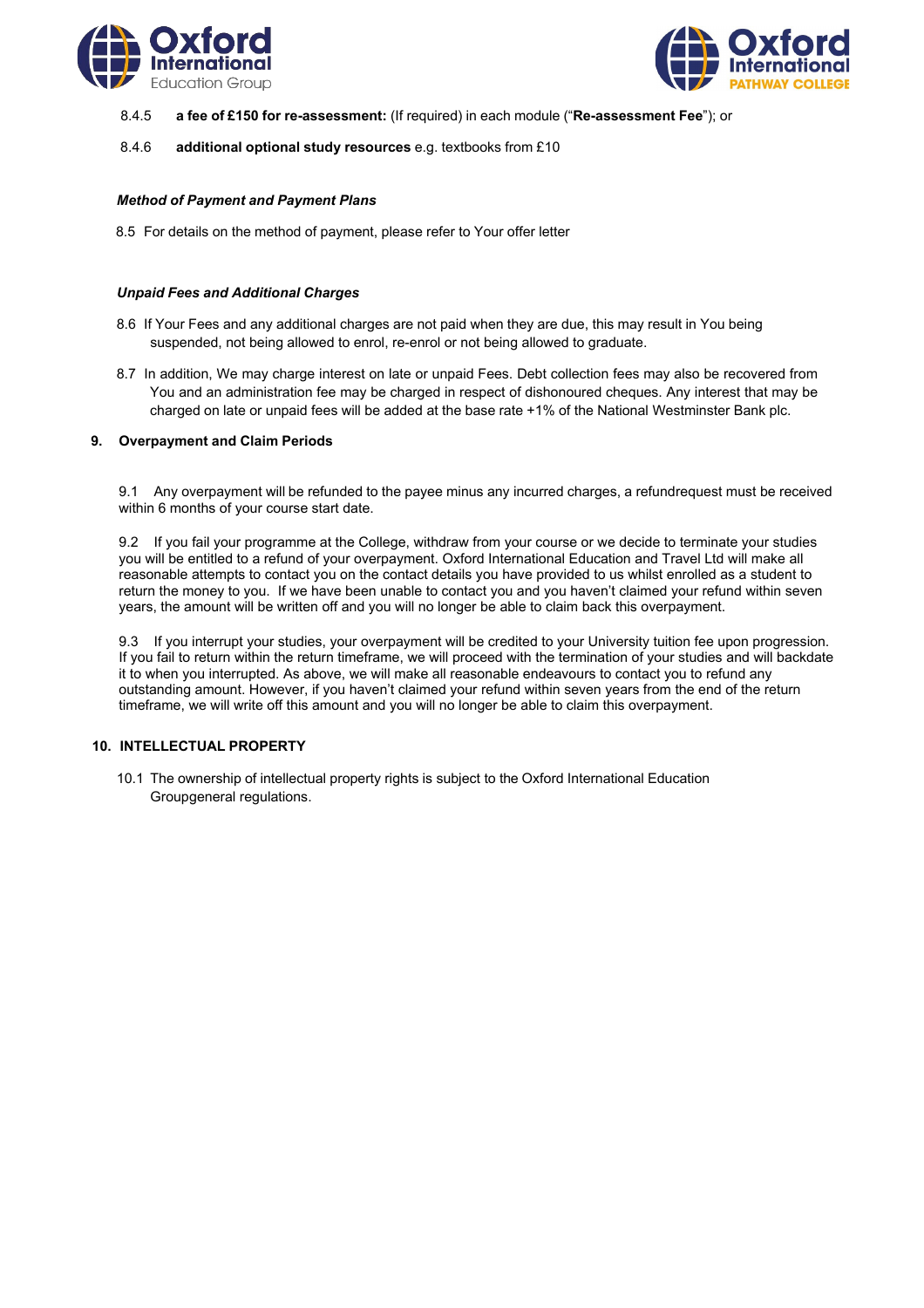



## **11. OUR RIGHT TO MAKE CHANGES TO THE CONTRACT (INCLUDING COURSE CHANGES AND CLOSURES)**

### *How we can make changes to the Contract and how this may impact you*

11.1 Whilst We will always try and minimise making changes to the Contract including changes to the Services and/or Course, there may be times where changes are needed. This section describes the circumstances when We can make changes, as well as providing You with further information about what We will do where We look to make such changes.

## *Changes to pre-Contract*

- 11.2 If any information that We may have given to You at the time You were researching Us and making an application for the Course changes by the time We send out Our Offer, We will highlight details of those changes in the Offer.
- 11.3 By accepting Our Offer, You will be confirming that You are accepting Our Offer on the basis of the changes documented in the Offer. Examples of changes that We may make at this stage could include the following:
- changes made in response to feedback from students and/or external examiners;
- unavoidable changes in Our academic or student support staff;
- where We advised that the Course was subject to approval/accreditation/validation at the time We advertised the Course, if approval/accreditation/validation has not been obtained by the date of Your offer,We may need to combine, alter or discontinue a Course
- changes that are required by law and/or as a result of a regulatory requirement that OIEG, as a provider of educational services, is required to comply with;
- changes that are required by a statutory, regulatory and/or professional body and/or other regulator;
- reasonable changes to the content and teaching provided on the Course;

## *Changes after You have entered into the Contract with Us*

- 11.4 Where We need to make changes to the Contract and Services after our Contract has been formed, We will, in each case, assess the potential impact of such change on the Contract and Our students and will follow the principles set out in this section at all times. We are always looking to improve and enhance students' experience with Us, and We will engage in dialogue with Our students throughout their studies, as well as with Our teaching staff, and will actively seek feedback from these groups about how We can improve Our service delivery to Our students.
- 11.5 The circumstances that We describe in this section are not the only ones that may arise during Your studies with Us, but these will give You some context as to when We may need to amend the Contract (including the Services and Course).

#### *When we can make changes to the Contract*

11.6 We can make changes to our Contract including to the Services and/or Course

- to reflect changes in the law and/or professional, regulatory and/or statutory body and/or UKVIrequirements;
- as required by government policy, regulatory requirements and/or guidance and/or a decision of acompetent court or similar body;
- to comply with any requirement set by the Office for Students and/or any other regulator or funding body;
- to comply with validating university and/or awarding/accrediting body requirements;
- to deal with unavoidable changes in Our academic and/or support staff;
- to address and/or to take steps in response to a security threat;
- to incorporate sector good practice guidance;
- in light of student feedback and/or external examiners' feedback;
- to reflect material developments in academic teaching, research and/or professional standards and/or requirements;
- minimum enrolment numbers / fall in future enrolment numbers;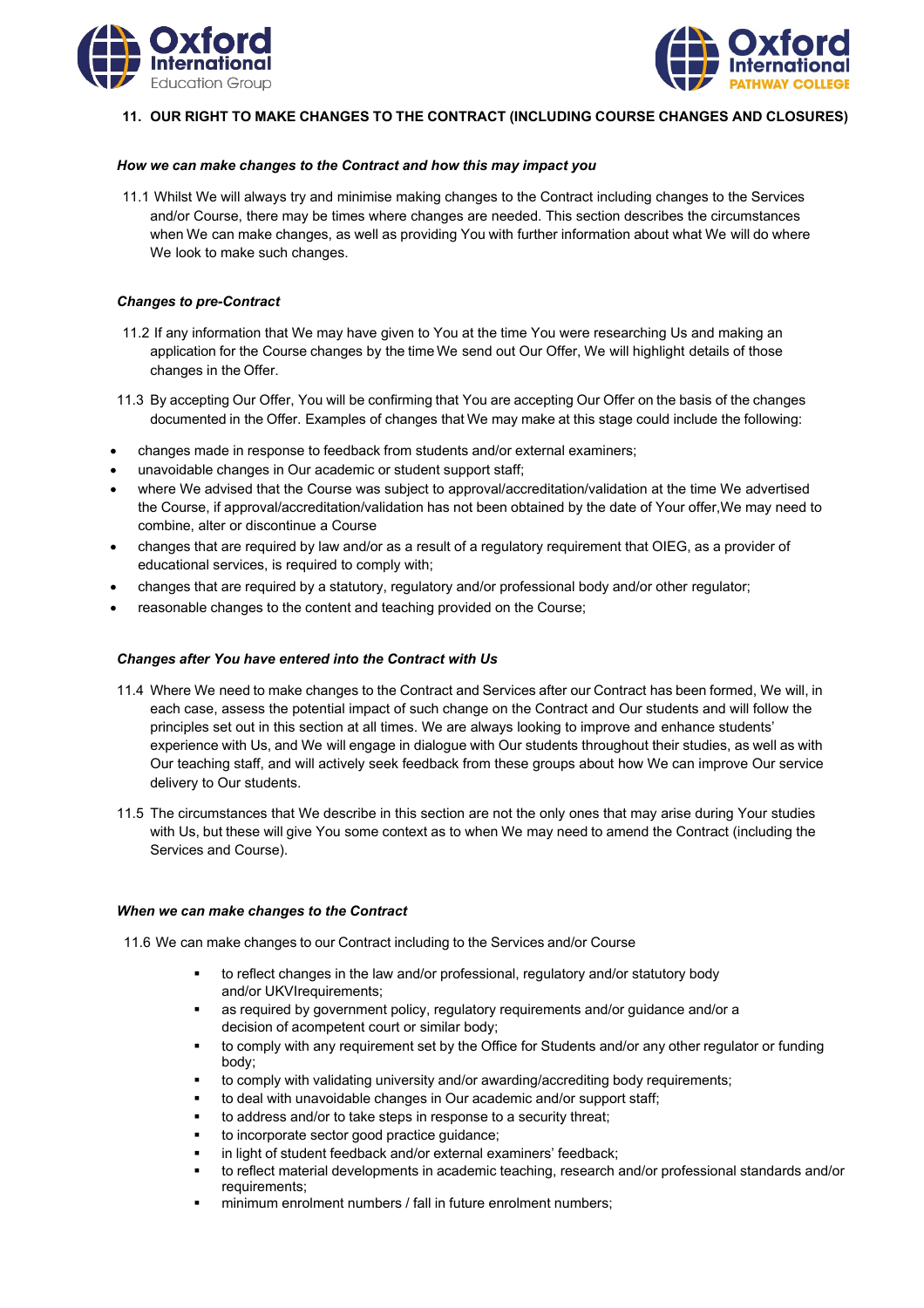



- withdrawal of any relevant validation or accreditation;
- to reflect changes made by a placement provider and/or withdrawal of a placement by a placementprovider
- to reflect changes made by the University and/or the requirements of a collaborative partner
- for any other valid reason.

### *What type of changes may be made?*

11.7 The reasons in section above may result in a number of different changes being made by Us in response. We have set out in this section some examples of these responses and, to help You understand what such changes may mean for You in practice, We have done this by referring to those examples using the headings "major changes" and "minor changes". The provisions of sections 12.8 and 12.9 will apply depending on the type of change that is anticipated at the time.

### *(i) Minor Changes (non-exhaustive list of*

- reasonable changes to the timetable for delivery of the Course;
- reasonable changes to the number of classes/lectures and other teaching activity relating to the Course;
- reasonable changes to the methods by which the Course is delivered and/or assessed;
- reasonable variations to the content and syllabus of the Course;
- changes to the location of the Course teaching facilities, provided these are within the same campus and/or provided they are of equivalent quality as those advertised by Us;
- additions and/or withdrawals of certain non-core modules on theCourse;
- changes to reading lists to deal with changes in the relevant subject area relating to the Course to ensure the same remains as up to date as possible;
- procedural changes to Our Student Handbook that help improve the same to Your benefit;

## *(ii) Major Changes (non-exhaustive list of*

- changes to the way that We teach, supervise and/or assess a course to ensure that We are continuingto provide that course to You lawfully and/or in accordance with academic standards and quality;
- to make additions and/or withdrawals of certain core/compulsory modules on Your Course;
- to implement more significant changes to Our courses;
- changing Our security procedures to such an extent as may materially impact on the way that You previously acted when on campus with Us;
- significant changes to the location or specification of Your Course teaching facilities, which could include moving the Course to a different campus or a location that is not located near the original delivery campus.
- to make significant changes to Our Student Handbook that help improve them where the same are not to your benefit.

## *How We will tell you about changes to the Contract*

- 11.8 For minor changes, We will notify You of any amendments via the email address you listed in the application form, by providing You with as much notice as is in Our view appropriate in the circumstances. Where possible, We will look to provide this notice to You in advance, but this may not always be possible.
- 11.9 For major changes, We will notify you via the email address you listed on your application forms soon as possible, and in any event, generally no later than 14 days before We are due to make the relevant change. It is your responsibility to keep your contact details updated. If you need to change your contact details you can email [pathways@oxfordinternational.com](mailto:pathways@oxfordinternational.com) or contact the College administration.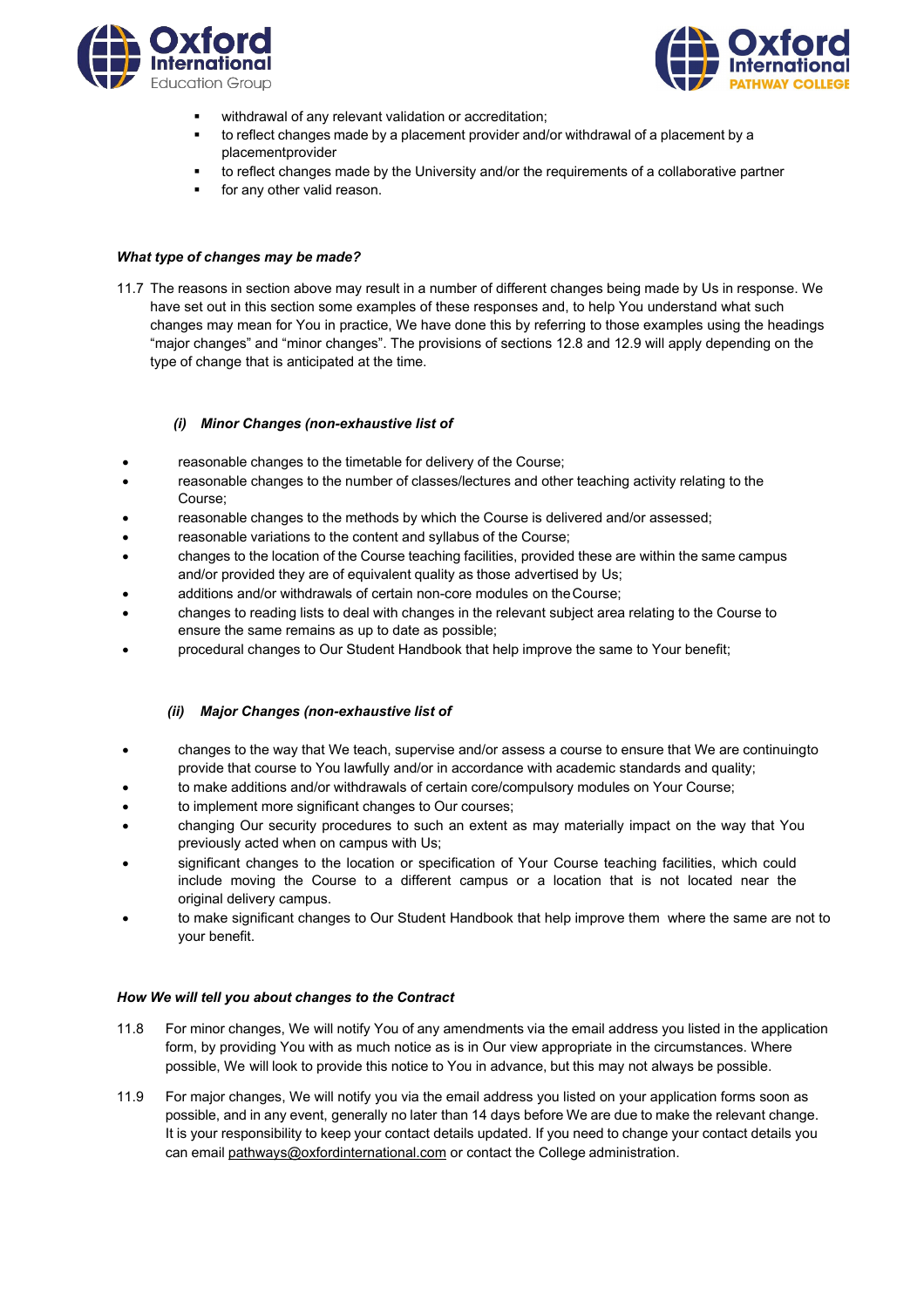



11.10 If You do not agree with a major change We make to the Contract, You will be entitled to terminate the Contract in accordance with clause 14, and You may be entitled to an appropriate refund of the Fees You have paid to Us.

## *Withdrawal of Courses*

### *(i) Pre-commencement of Course*

11.11 There may be times where We need to discontinue the Course or decide not to provide the Course or to merge or combine the Course with other Courses of study, if such action is reasonably considered to be necessary by Us. If We decide to take such action prior to the Course commencing then We will use reasonable endeavours to notify You in advance and You shall be entitled to cancel this Contract by written notice to OIEG Head of Admission. In these circumstances You will be entitled to a refund of any deposit/Fees which You have paid.

### *(ii) Post-commencement of Course*

- 11.12 There may also be times where We need to discontinue the Course or to merge or combine the Course with other courses after the Course has commenced, if such action is required as a result of one of the reasons set out in section 12.6.
- 11.13 We will take reasonable steps to seek to:
	- 11.13.1 offer you a place on an alternative course (subject to place availability and You complying with therequirements of admission to and registration on that Course); or
	- 11.13.2 at Your request assist you to join another course at another provider, and
	- 11.13.3 if appropriate, issue You with a refund of the Fees paid.

# **12. TERMINATION OF THE CONTRACT BY US**

- 12.1 We may terminate the Contract on notice to You such notice as may be appropriate having followed any relevant policies or procedures as a result of:
- Us becoming aware that information You have provided to Us is untrue, inaccurate, incomplete and/or misleading and/or at any point becomes untrue, inaccurate, incomplete and/or misleading;
- You failing to materially comply with Your obligations under this
- You failing to comply with requests for information, to make declarations and/or to meet specific requirements of Your course and/or conditions as specified in the Offer Letter;
- Your circumstances changing so that You no longer have permission to remain in the UK, You acquiring a relevant criminal conviction or developing a health condition that prevents You from meeting the occupational health requirements of your course;
- You failing to meet the requirements to register for Your
- material breach by You of Our regulations, policies, procedures and/or
- You failing to meet the required standard performance of Your course as prescribed by academic and professional suitability requirements;
- if You do not pay Your Fees by the specified due date for payment, and where You fail to make good Your debt following the period specified within Our debt recovery policies. This includes where You have an agreement with a third party (e.g. a sponsor) for them to pay Your Fees on Your behalf;
- where You engage in any activity or otherwise act in a manner that brings Us into disrepute;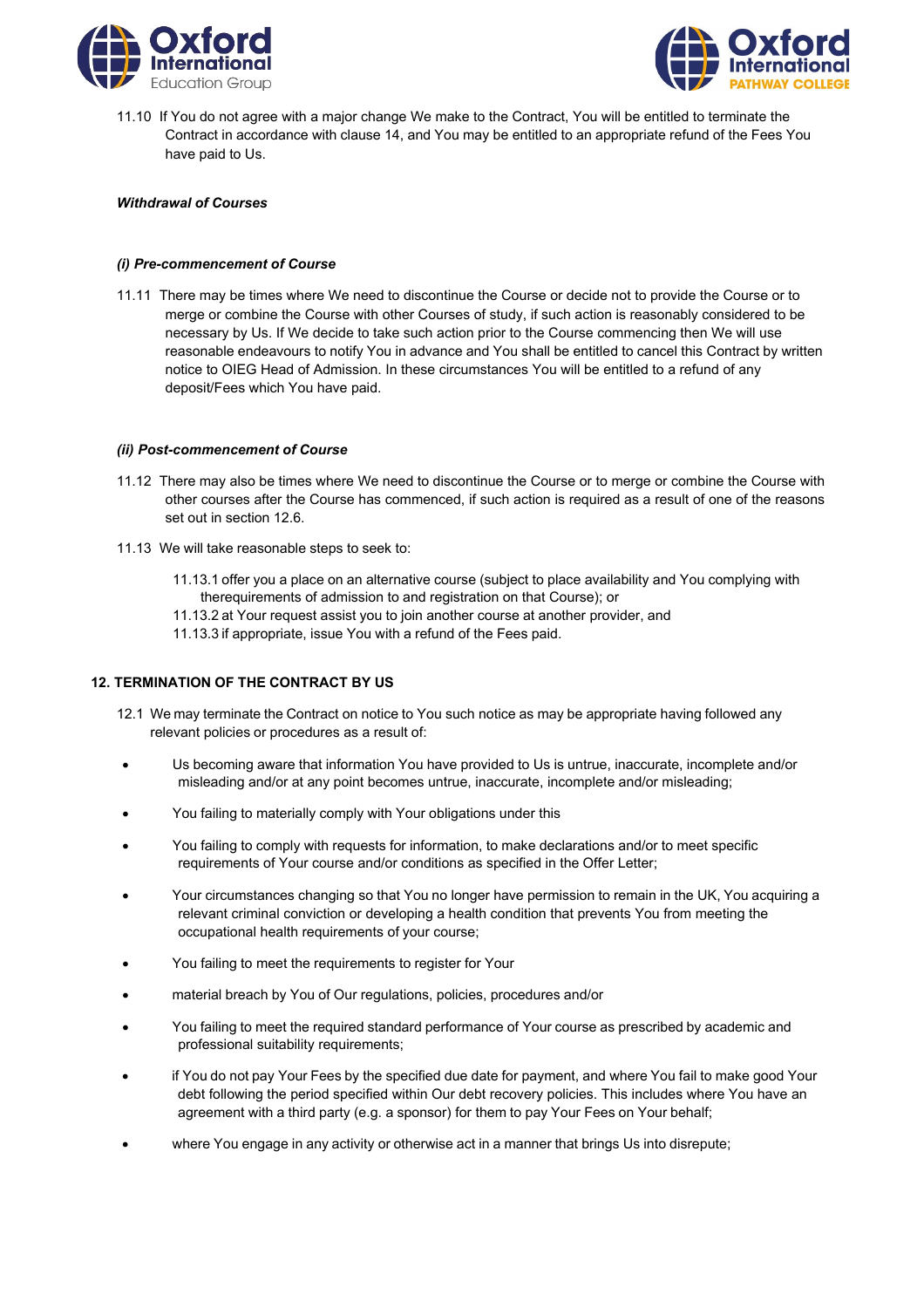



# **13. TERMINATION OF THE CONTRACT BY YOU**

- 13.1 You have the right to terminate this Contract in the following circumstances:
- 13.1.1 where We seek to make a significant change to the Contract that You do not agree with; and
- 13.1.2 at any other time without reason.

### **14. WHAT HAPPENS IF THIS CONTRACT IS TERMINATED**

- 14.1 In the event of termination of Your Contract by Us or by You as permitted in sections 13 and 14 above, You may be entitled to a refund as indicated in the Refund Policy (See Appendix 2).
- 14.2 Please note that if either You or We terminate the Contract under sections 13 and 14 and You have a tuition fee loan from the Student Loans Company, We will, via the University, notify the Student Loan Company that their liability for tuition fees has reduced and therefore the Student Loan Company will reduce the amount of Your loan. If a third party pays Fees on Your behalf We may pay any refund directly to that third party.

#### **15. COMPLAINTS**

- 15.1 We operate a complaint procedure and policy (see Appendix 2)
- 15.2 You may also refer Your complaint to the College Director.
- 15.3 If You have any queries about Your Contract, You should contact [pathways@oxfordinternational.com](mailto:pathways@oxfordinternational.com)

#### **16. DISCLOSURE AND BARRING SERVICE (DBS) CHECKS**

- 16.1 OIEG is very mindful of any duties it may have under the Safeguarding Vulnerable Groups Act 2006 (as amended) ("SVGA"). These duties may apply (for example) in the case of:
	- 17.1.1. Students who are aged under 18;
	- 17.1.2. Students who are "vulnerable adults";
	- 17.1.3. Students, for example medical or teaching students on work placements, who may come into contact with vulnerable adults or children during the course of their studies.
- 16.2 OIEG expects all its staff, students and contractors to be alert to any concerns about the welfare of children or vulnerable adults (for example, hospital patients) and to report any such concerns they may have, however apparently trivial, as soon as possible to the relevant safeguarding officer (who may be the safeguarding officer at a school or hospital, in the case of a placement).
	- 17.2.1. The SVGA may require OIEG, OIPC to:
	- 17.2.2. Check whether certain individuals are barred from undertaking activities regulated by the SVGA, and/or to undertake criminal record checks; and
	- 17.2.3. Supply certain information about individuals to the Disclosure and Barring Service, for example, where OIEG considers someone to pose a risk of harm to children or vulnerable adults.
- **16.3** Oxfords international Education Group's Safeguarding Policy (Procedure and Guidance) explains in more detail how such matters should be approached and is available **[here](http://www.dmu.ac.uk/documents/dmu-staff/pod/safeguarding/dmu-safeguarding-policy.pdf)**

#### *Criminal Offences whilst you are Enrolled at OIPC*

16.4 Students must disclose to OIEG, OIPC if they are convicted of "relevant criminal offences at any time whilst they remain a student at OIPC. Details of what amounts to a "relevant criminal offence" differs for students involved on teaching, health and clinical programmes (for example, medicine, pharmacy and nursing).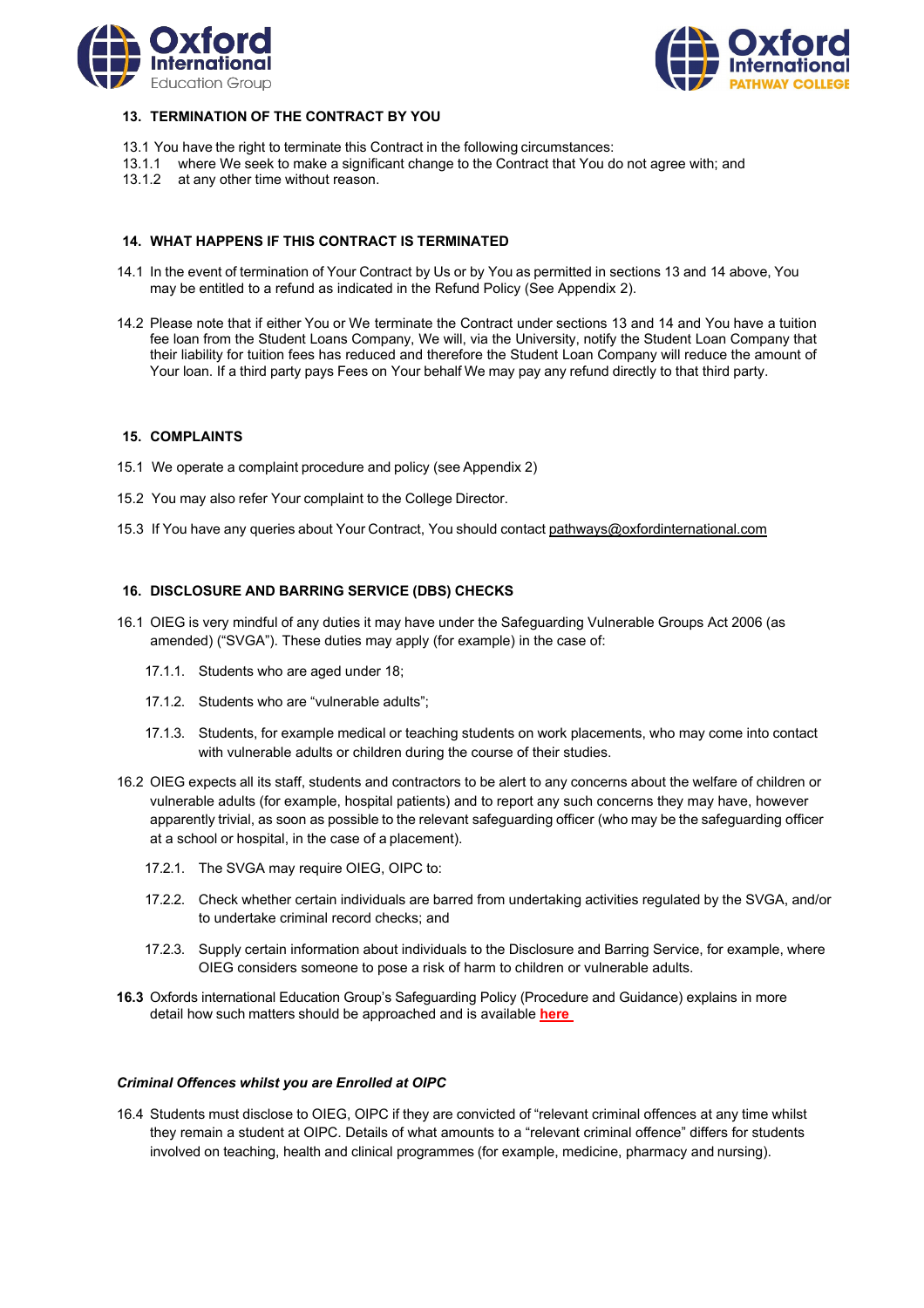



# *Offers and courses which are conditional on Criminal Records/Disclosure and Barring Service, ATAS or Occupational Health checks*

- 16.5 OIEG/OIPC may withdraw an offer, refuse to admit you or may withdraw you from your course or research activity, for any failure to comply with the terms of any requirements (whether imposed by legislation or regulatory requirement, or otherwise reasonably required by OIEG, OIPC that your offer, studies or research activity require:
	- 17.5.1. Satisfactory criminal record/disclosure and barring service
	- 17.5.2. An Academic Technology Approval Scheme (ATAS) certificate (including compliance with its terms);
	- 17.5.3. Satisfactory occupational health checks (but subject to OIEG obligations under the Equality Act 2010 in respect of students with disabilities).
- 16.6 If you believe a decision by OIEG, OIPC in respect of such matters is incorrect, you may invoke the relevant complaints procedure

#### **17. IMMIGRATION AND VISAS**

- 17.1 If you require a visa to study in the UK, You must Comply with any visa requirements, including those set out by the sponsor
- 17.2 It is the student's responsibility to obtain the correct immigration status prior to enrolment at the OIPC and to maintain this during the Programme of Study. Relevant supporting documentation such as a passport, a valid vignette (sticker) in the passport and/or Biometric Residence Permit (BRP) are required before enrolment at the centre can commence. If you have a pending visa application, evidence such as completed application form and correspondence with the Home Office/UKVI are also required. We do not tolerate fraud or false or misleading representation in the process of obtaining an offer or visa under our sponsorship. This may also impact upon on any refund of fees you have paid to us. See Refund Policy for further details.
- 17.3 Students must observe the relevant immigration regulations at all times such as work limits and police registration requirements. Breach of such regulations may lead to withdrawal.
- 17.4 Any students withdrawing from a Programme of Study after the CAS has been used will be reported to the Immigration Authorities as a curtailment of their programme. Documentary evidence will be required to show that you have not breached the rules and regulations of UK immigration laws, including proof of your current location.
- 17.5 Students also must ensure they are aware and understand the Student Route rules and policies relevant to their enrolment and immigration conditions. These policies include, but are not limited to, Attendance Policy and Discipline Policy. Failure to comply with these policies could lead to withdrawal from OIPC and subsequent withdrawal of visa sponsorship.

#### **18. OUR LIABILITY TO YOU**

- 18.1 If We fail to comply with this Contract, We are responsible for loss or damage You suffer that is a foreseeable result of Our breach of this Contract or Our negligence, but We are not responsible for any loss or damage that is not foreseeable. Loss or damage is foreseeable if they were an obvious consequence of Our breach or if they were contemplated by You and Us at the time We entered into thisContract.
- 18.2 We cannot accept responsibility and We will not be liable to Youfor:
	- 19.2.1. any damage to Your property (including to vehicles and bicycles parked on campus or at other parking locations as designated by Us and to personal equipment such as mobiles, tablets and laptops) unless caused by Our negligence;
	- 19.2.2. work submitted for assessment that is not returned;
	- 19.2.3. personal injury or death except in so far as it is caused by Our negligence;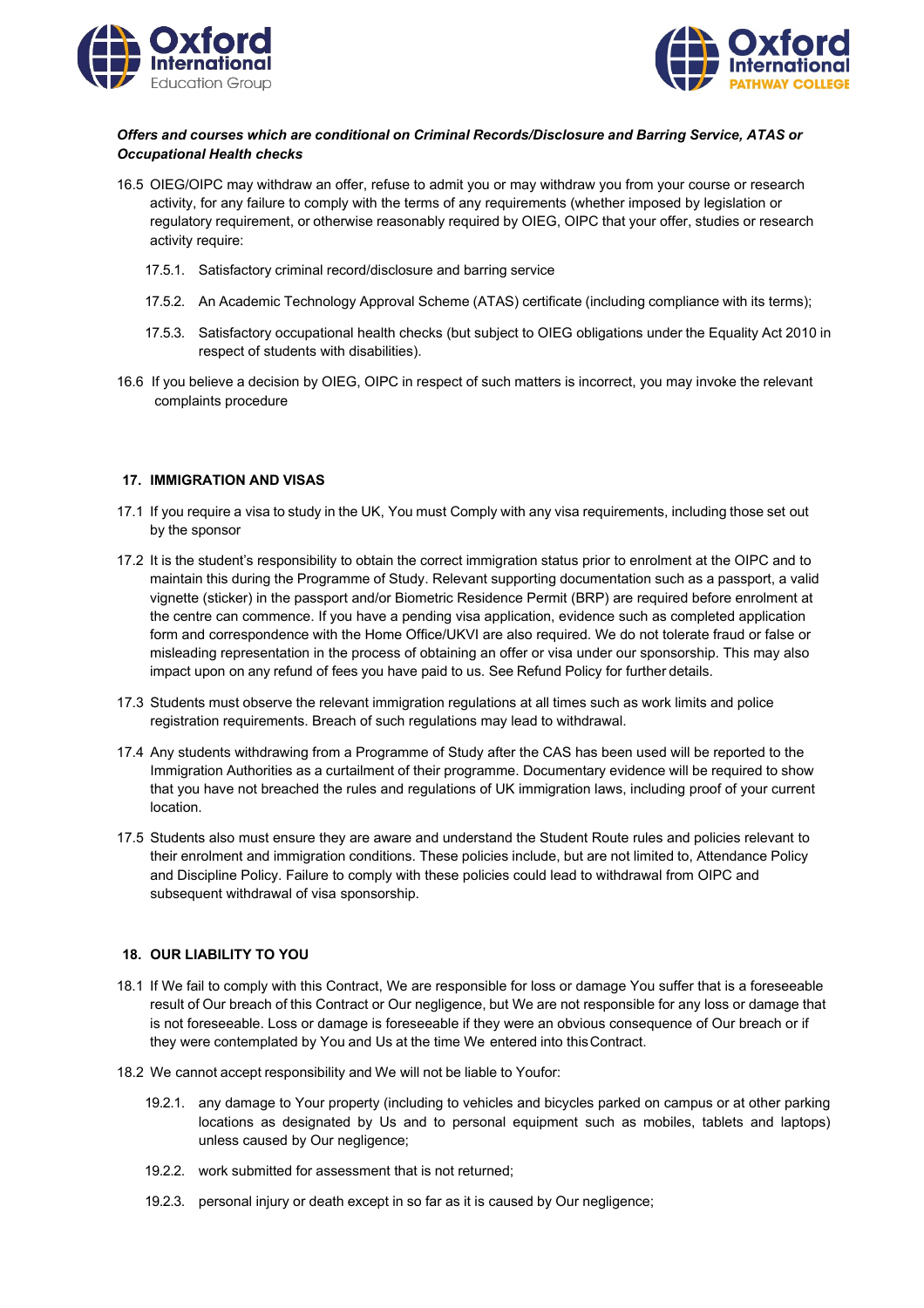



- 19.2.4. loss of opportunity and loss of income or profit, however arising.
- 18.3 We do not exclude or limit in any way Our liability
	- 19.3.1. death or personal injury caused by Our negligence or the negligence of Our employees, agents or subcontractors;
	- 19.3.2. fraud or fraudulent misrepresentation;
	- 19.3.3. any other matter which we are not permitted to exclude or limit our liability by law.
- 18.4 We will not be liable or responsible for any failure to perform, or delay in performance of, any of Our obligations under this Contract that is caused by an Event Outside OurControl.
- 18.5 An Event Outside Our Control means any act or event beyond Our reasonable control including without limitation:
	- 19.5.1. strikes, lock-outs or other industrial action by third
	- 19.5.2. strikes, lock-outs or other industrial action by Our
	- 19.5.3. civil commotion, riot, invasion, terrorist attack or threat of terrorist attack, war (whether declared or not) or threat or preparation for war, fire, explosion, storm, flood, earthquake, subsidence, epidemic or other natural disaster or "act of god", or failure of public or private telecommunications networks.
- 18.6 If an Event Outside Our Control takes place that affects the performance of Our obligations under the Contract:
	- 19.6.1. We will contact You as soon as reasonably possible to notify You; and
	- 19.6.2. Our obligations under these Terms and Conditions will be suspended and the time for performance of Our obligations will be extended for the duration of the Event Outside Our Control.
- 18.7 Should an Event Outside Our Control interfere with Our ability to deliver Your course, We will use reasonable endeavours to minimise the disruption caused to You.

## **19. HOW WE USE YOUR PERSONAL DATA, AND YOUR OBLIGATIONS**

- 19.1 Data Protection Policy explain what data We might hold about you, how we use it, who we might share it with and the reasons for doing that. The OIEG Privacy Policy can be accessed here: <https://www.oxfordinternational.com/about-oxford-international/privacy-policy/>
- 19.2 Students who are involved in dealing with other peoples' personal data (for example in some research projects, or in the course of a work placement at a hospital) must ensure that they abide by the requirements of data protection law (which contains requirements about security of personal data, and how such data is used and shared).

### **20. OTHER IMPORTANT TERMS**

- 20.1 We may transfer Our rights and obligations under the Contract to another organisation, and We will always notify you in writing if this happens, but this will not affect Your rights or Our obligations under the Contract.
- 20.2 This Contract is between You and Us. No other person shall have any rights to enforce any of its terms.
- 20.3 Each of the paragraphs of these terms operates separately. If any court or relevant authority decides that any of them are unlawful, the remaining paragraphs will remain in full force and effect.
- 20.4 If We fail to insist that You perform any of Your obligations under these terms, or if We do not enforce Our rights against You, or if We delay in doing so, that will not mean that We have waived Our rights against You and will not mean that You do not have to comply with those obligations.
- 20.5 Our contract is governed by English law. You and We both agree to submit to the non-exclusive jurisdiction of the English courts.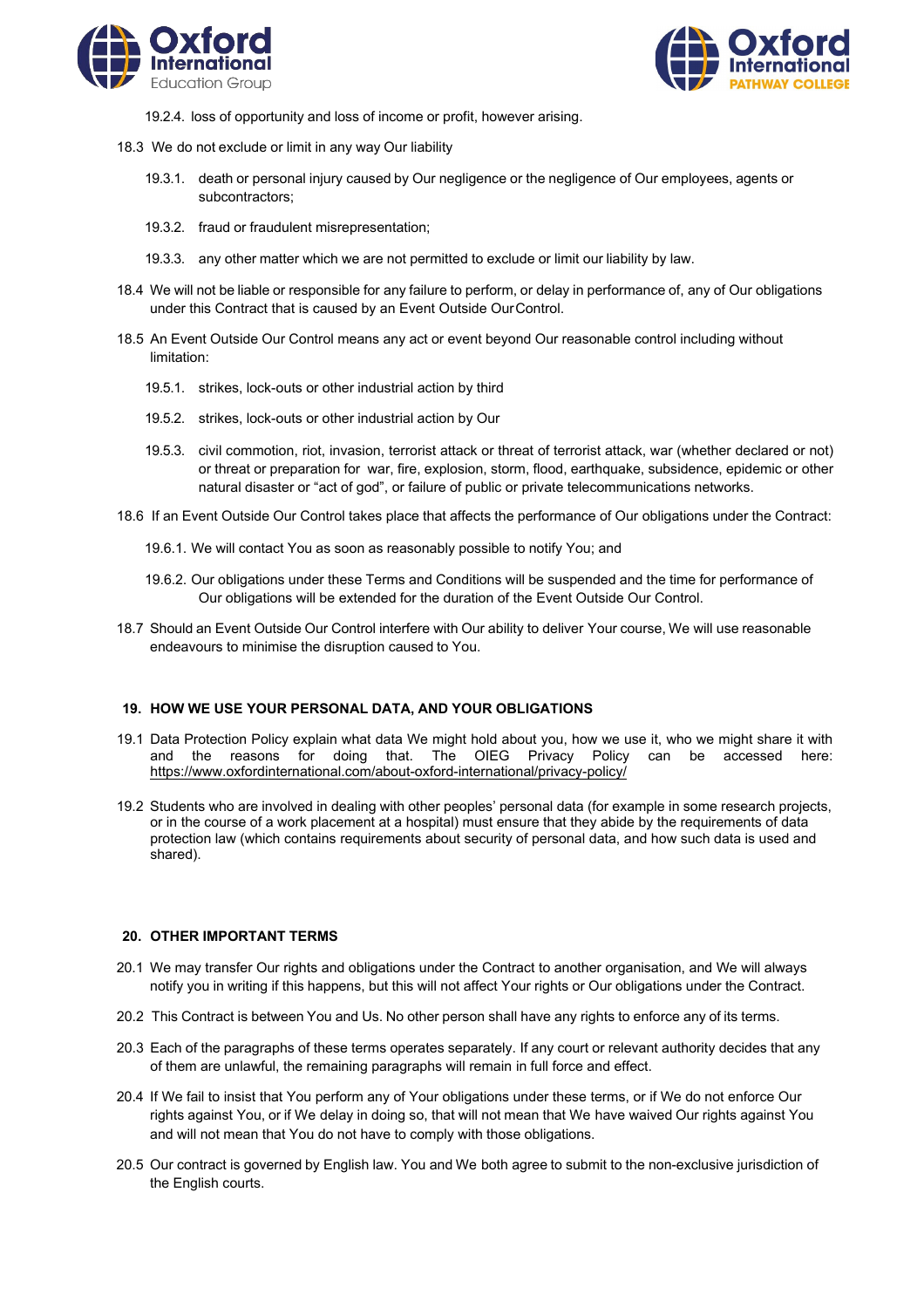



**Appendix 1**

## **Cancellation Form**

**To:**

I hereby give notice that I cancel my contract for the supply of services on the [INSERT PROGRAMME TITLE] at The Oxford International Pathway College.

**Offer letter dated:**

**Name of student:**

**Signature of student:**

**Date:**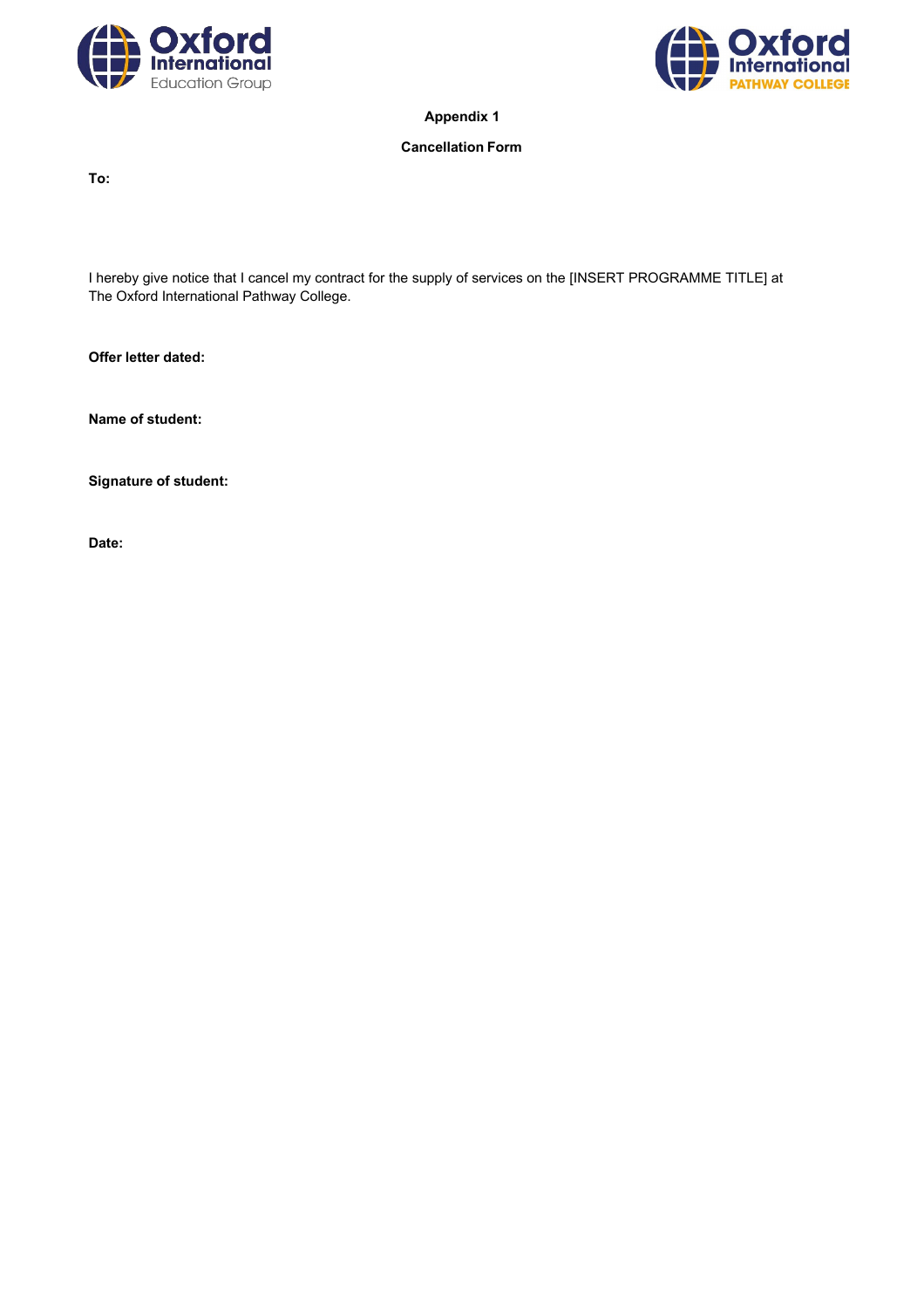



# **Appendix 2**

# **OIPC codes, regulations, policies and procedures**

## **OIEG Pathways Admissions Policy**

<http://www.oxfordinternational.com/wp-content/uploads/2019/02/OIEG-Pathways-Admissions-Policy.pdf>

# **OIEG Refund Policy**

<http://www.oxfordinternational.com/wp-content/uploads/2019/02/Refund-Policy-OIEG-2019.pdf>